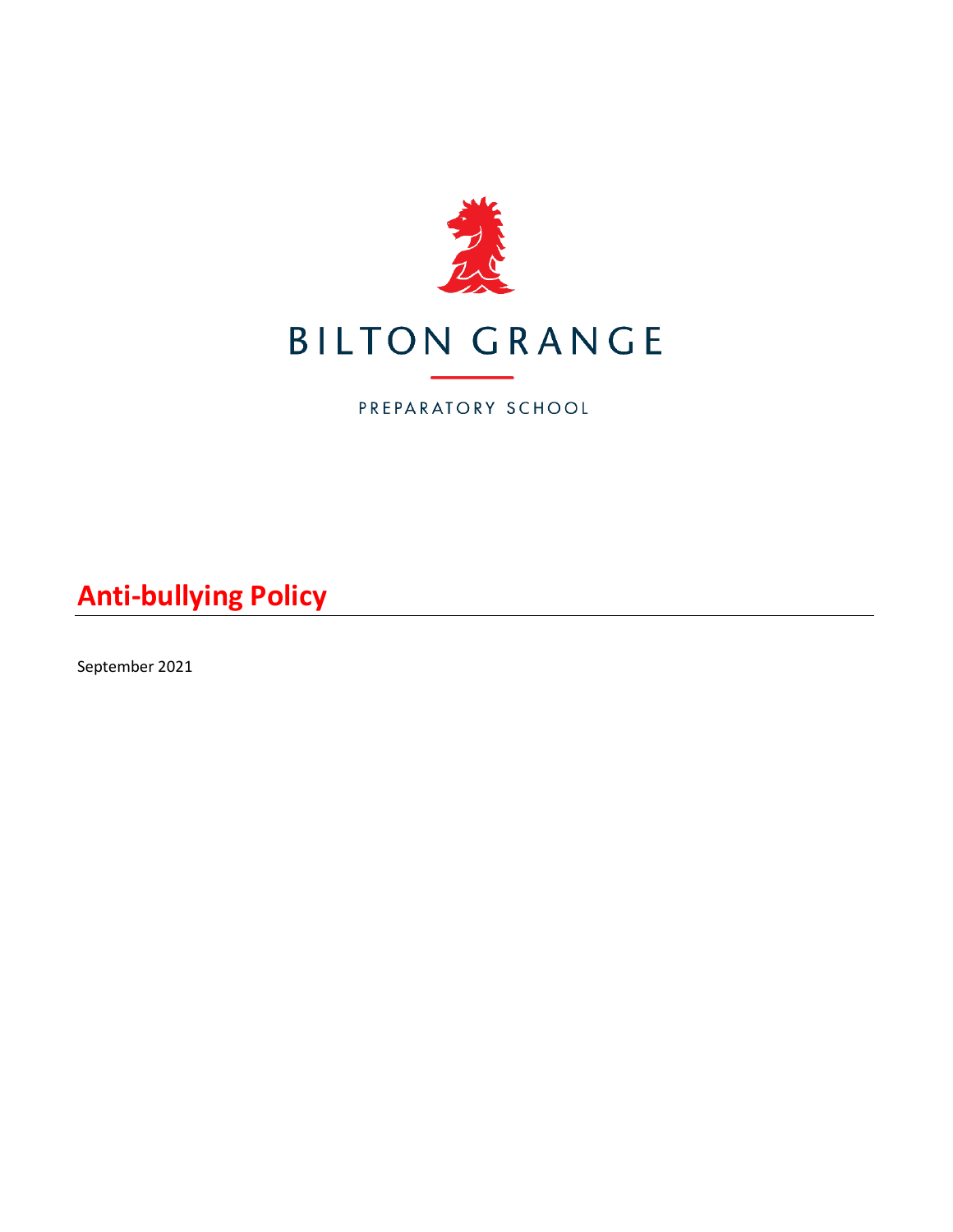The Bilton Grange policy is drawn up based upon the Department for Education guidance on the prevention of bullying, contained in *Preventing & Tackling Bullying: Advice for Headteachers, staff and governing bodies, 2017* and Cyber bullying: advice for headteachers and school staff, along with subsequent additional Department for Education guidance. This should be read in conjunction with our Good Behaviour policy. and

There has been a great deal of research into bullying behaviours in recent years with the result that bullying is now understood in a much wider context. If in the past bullying implied only physical violence, it is now recognised to include teasing, unkindness, disruption of property and social manipulation over a period of time. Modern communication technologies allow some of these behaviours to happen rapidly, at a distance and across the school/home boundary. We understand that in some serious cases, long-term social or psychological damage may result from bullying.

## **Aims**

The expectation at Bilton Grange is that people will at all times behave in an appropriate, fair and friendly manner towards each other, in accordance with the school's aims and principles. The aim of this policy is to ensure that all pupils remain free from bullying and from the fear of bullying.

# **Defining Bullying**

Bullying behaviour is often very complex in its causes and its manifestations. At Bilton Grange, we will strive to take all possible steps to help all pupils involved in a bullying situation, so that it comes to an end as quickly as it can, but we recognise that there may not be a quick solution. Pupils who are being targeted are suitably supported, and pupils who may bully others are also given suitable help and guidance.

Because of its complexity, and the risk of conflicting concepts of bullying in the minds of the children, staff and parents, it is important that we define what we mean by bullying at Bilton Grange. Based on published research, we believe bullying behaviour has the following symptoms:

# **Repetition**

Relationships, particularly between children in the busy, public and challenging environment that is school life, will inevitably create tensions and incidents. We try hard to minimise the likelihood of such incidents as outlined in the Promoting Good Behaviour policy, but address them as they arise, using the Discipline and Sanctions policy as necessary. Bullying behaviour, however, forms a repeated pattern. It is important to point out that by the time repeated behaviour is felt to be bullying, original causes or underlying tensions may be long forgotten. Bullying behaviour can also be cyclical, with the same child at different times suffering from and causing others to suffer bullying. In rare 1, bullying may be a one-off incident.

#### **Intent**

Incidents may occur accidentally between pupils, but bullying behaviour will always be intentional. In many cases this is easy to ascertain: physical violence, unpleasant emails, stealing possessions, for example; unfortunately these are the least common forms of bullying behaviour. The most common contexts for incidents, verbal and social, can often be caused by insensitivity or misunderstanding rather than intentional bullying. Repetition, however, can demonstrate intent, which is why it is important for staff to deal with all incidents, no matter how trivial, and to report all incidents to enable senior staff to build a complete picture.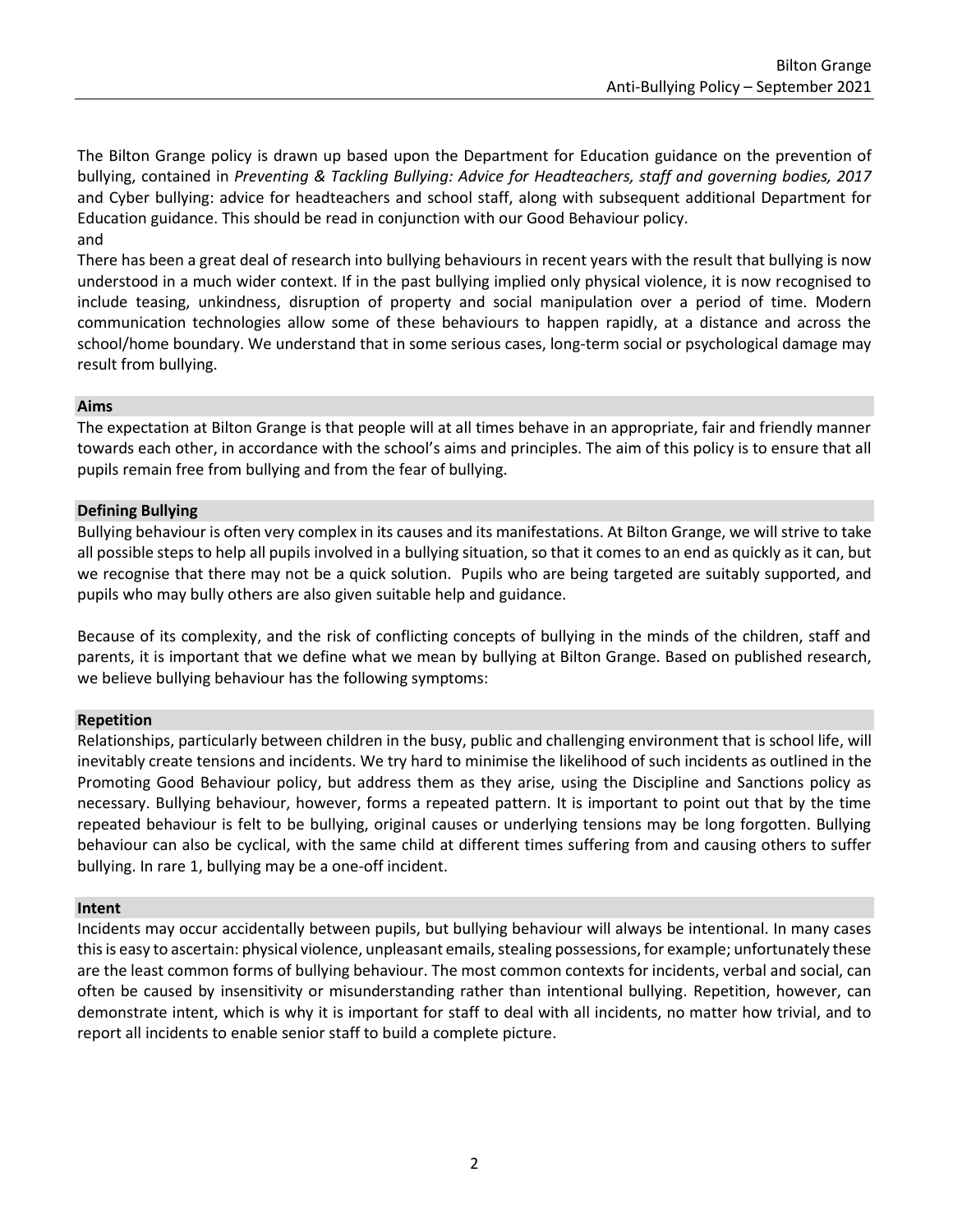## **Abuse of Power**

All children have differing abilities, but we aim to provide arenas for our pupils so that all can find success and we celebrate these successes as a community. Bullying behaviour abuses the advantages children may find themselves possessing, and seeks to belittle the successes or development of others. Bullying behaviour could be defined as an attempt to prevent or exaggerate the usual ups and downs of normal life. It is destructive, which contrasts with the constructive environment which the school promotes.

## **Evident enjoyment by those with power:**

Intent can be difficult to ascertain but bullying behaviour is rarely a private matter: boasting to and enlisting support from bystanders is very common in bullying behaviour. Indeed, bystanders play a crucial role in helping to tackle bullying. A sense of enjoyment, of course, can make it difficult for some to understand why their actions are wrong: it feels fun.

#### **A sense of oppression for those without power:**

This is the reciprocal situation to the point above but it is a key component to defining bullying behaviour. Friends can often be rude or unfair to one another but over time this is equally shared. Those suffering from bullying behaviour, however, will see their options for an equal relationship being reduced. It is important to investigate any report of a child feeling bullied: even if there is no bullying behaviour taking place, friends and peers will need to understand that someone in the community needs their support.

## **Forms of Bullying**

All forms of bullying behaviour share the characteristics listed above, but it may be helpful to list the variety of content and contexts that arise.

- a) **Physical bullying**: hitting, pushing, tripping. This is the stereotypical bullying situation but it is relatively uncommon.
- b) **Verbal bullying**: the most common form of bullying behaviour, as children learn the power of words.
- c) **Social bullying**: often non-direct, ostracising, gossiping and forming gangs.
- d) **Racial bullying**: bullying based on differences in race, culture and background.
- e) **Sexual bullying**: boys can bully girls and vice versa; older children can become victims as puberty begins and sexual difference becomes more explicit.
- f) **Disability bullying**: using disability or atypical development as a cause for bullying; includes physical attributes such as weight or height, and academic achievement.
- g) **Cyber bullying**: using communication technologies such as mobile phones, email and social networking sites.

# **Preventing Bullying**

The ethos at Bilton Grange should make bullying rare, but nonetheless we hope it would be obvious to community members. Many of the actions we take are outlined in the Promoting Good Behaviour policy, but the following are specific to the prevention of bullying behaviours:

**Helping Hands booklet:** this is available in classrooms and in central areas of the school. It offers advice about what to do if a child feels they are being bullied, who children can turn to for help and provides contact numbers for agencies such as Childline, Children's Social Services and the school's GP. It also gives the name and contact number for an Independent Listener who is known to the school. The purpose of the booklet is explained to all pupils at the start of the academic year and tutors will refer to it throughout the course of the year, particularly during Anti-bullying Week.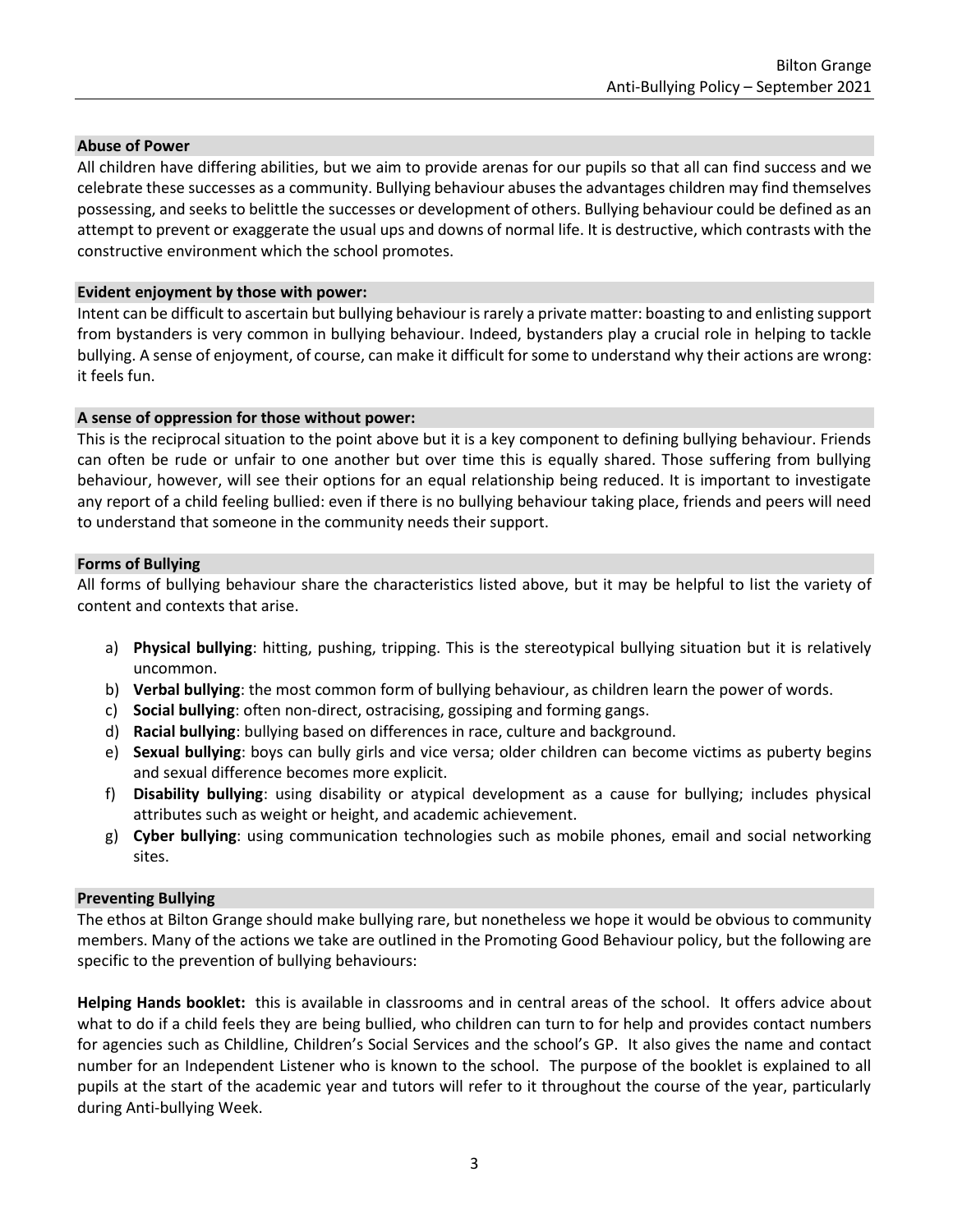**Tutor support**: all children need help negotiating not only the school routine but also the challenges that a school environment brings. Children having difficulties, and perhaps therefore causing difficulties to their peers, will need regular support from the form tutor who can also co-ordinate with other staff.

**Duty staff**: bullying behaviour, when it does happen, is most frequent at break times. All duty staff, co-ordinated by the Deputy Headmaster, must fulfil their duties at all times. Careful supervision of certain areas of the school, or certain groups of children, and quick intervention as necessary, will help prevent bullying.

**Prefects**: as fellow pupils, the Prefects are better placed than anyone to see bullying behaviours developing, particularly in places where staff are not present. The Prefects meet with the Deputy Headmaster regularly and they are specifically asked if they have any concerns.

**Chapel and Assembly**: shared expression of Christian principles and collective celebration of all forms of success help create stronger bonds between pupils at the school than the differences which might initially separate them. The Lay Chaplain is an additional source of support.

**School/Parent links**: tackling bullying behaviour will require the support of staff and parents in unison. Good, trusting relationships between the school and the parents, based on high professional standards in all areas of school life, will ensure that parents will come forward knowing the school can help in these most difficult circumstances.

In the Pre-Prep, Bilton Grange's expectations regarding behaviour are introduced through the management of pupils, the Golden Rules, assemblies and by catching children doing the right thing and rewarding them.

Bullying and related topics are covered in PSHEE and the academic curriculum provides many ways in which the pupils learn tolerance, respect and an awareness of others' lives.

The Senior Leadership Team must remain vigilant to ensure that the school routine and the school premises prevent the emergence of bullying behaviour. Areas of school life that appear to cause behavioural issues must be addressed and every care is taken to ensure 'initiation ceremonies' intended to cause pain, anxiety or humiliation do not take place.

# **Dealing with Incidents of Bullying**

Situations involving bullying behaviour are always complicated and must be treated as unique cases. The age-group affected, the nature of the bullying and the number of children involved, for example, will require differing courses of action.

There are various ways to deal with bullying incidents which have been proven to be effective and the school's response may well consist of several of these ways. They include: rules and consequences; restorative justice; the no-blame approach; the method of shared concern; mediation. The Assistant Head Pastoral and Deputy Headmaster, if not directly involved with the response to an incident, will offer guidance to those staff who are involved. It is important that all parties, particularly those harmed by bullying behaviour and their parents, understand how the process will unfold.

Whichever route is taken, the following points must be met in the school's response to bullying:

• **To take all suggestions of bullying seriously, and investigate them fully.**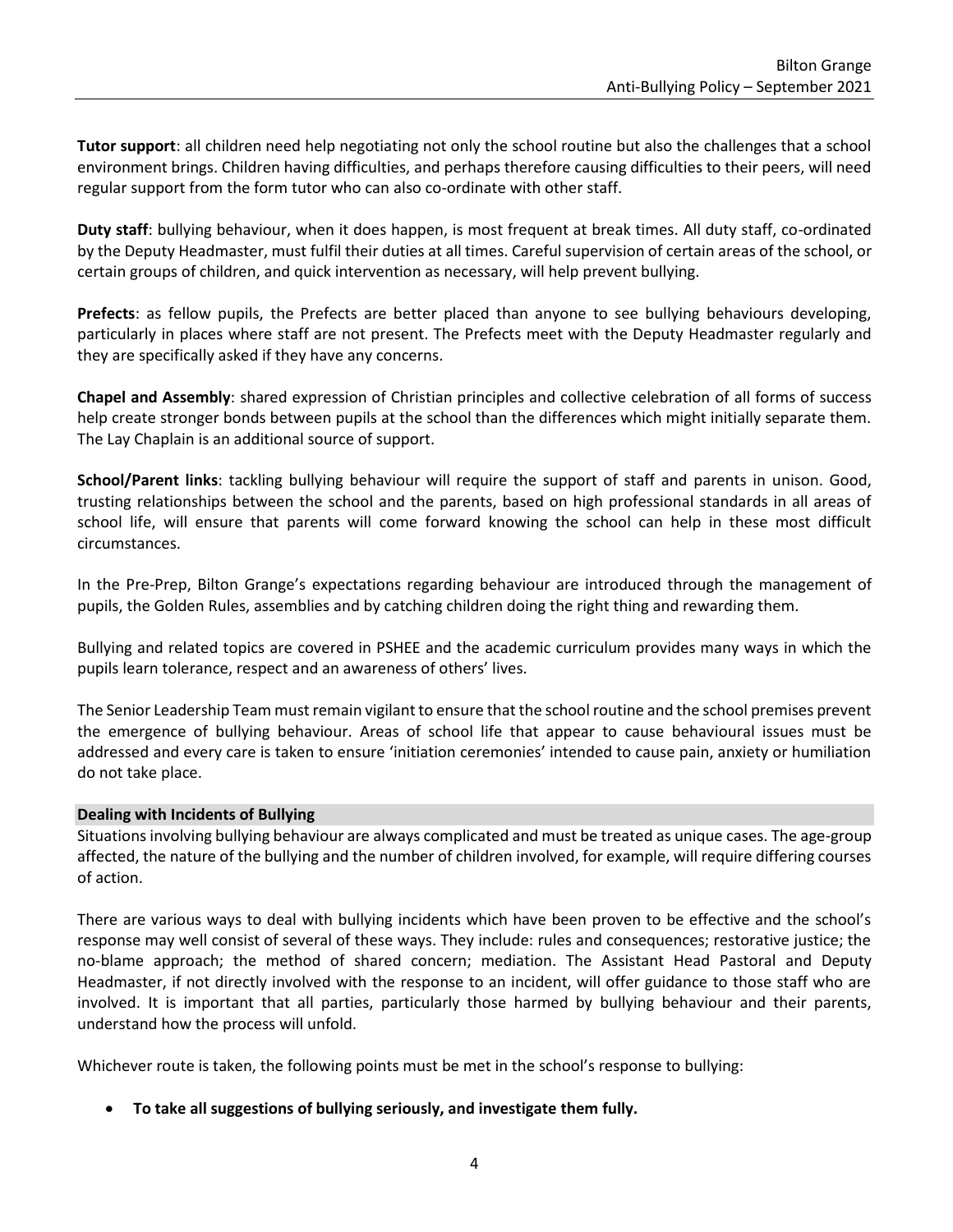- **To prevent, minimise and stop any continuation of harmful behaviour as soon as possible.**
- **To react to bullying incidents in a reasonable, proportionate and fair manner.**
- **To safeguard any pupils harmed by bullying behaviour.**
- **To apply disciplinary sanctions to any pupil initiating bullying behaviour.**
- **To ensure all relevant parties are informed of the situation; this will include parents and other staff.**
- **To monitor the situation for as long as necessary until staff and parents are content that bullying behaviour is very unlikely to reoccur.**

#### **Sanctions**

Bullying, once identified, is a most serious situation and, whilst we would expect pupils to respond to the support on offer, continued bullying behaviour will not be tolerated. Sanctions will be decided by the Headmaster, after discussion with the Deputy Headmaster, as detailed in the Discipline and Sanctions policy. These sanctions may range from the removal of privileges to expulsion in the most extreme cases.

## **Recording Bullying Incidents**

All incidents of poor behaviour, any of which may form part of a pattern of bullying, should be recorded on iSAMS and, if at Prep, a bad Mark recorded, as detailed in the Discipline and Sanctions policy. Form Tutors, Heads of Phase, Assistant Head Pastoral and the Deputy Headmaster watch for repeated incidents or individual pupils involved in several incidents.

Serious incidents, including suspected bullying behaviour, are investigated by the Assistant Head Pastoral and/or Deputy Headmaster, who will record all relevant details either electronically or in writing.

A bullying incident should be treated as a Child Protection (CP) concern when there is 'reasonable cause to suspect that a child is suffering or likely to suffer significant harm'. This includes the reporting of incidents which happen outside of school and cyber-bullying. Of course, it is very hard to control the activities and interactions of children outside of school time, but an awareness that such incidents can take place, and the role that school can play to try to help children in such circumstances, is essential.

The Assistant Head Pastoral and/or Deputy Headmaster will keep the Headmaster, parents, form tutor and other staff as necessary informed of the situation.

# **Staff Training**

Training staff is part of a cycle of INSET training. Protective Behaviours underpins much of the school's approach to children feeling safe at school. Training is also conducted informally by the Assistant Head Pastoral through staff meetings and mentoring activities and by understanding and following detailed school policies. Anti-bullying activity is an integrated part of the School's approach to promoting good behaviour and safeguarding the pupils of the school.

# **Helping Hands Booklet**

A copy of this booklet is kept in the Appendices and the Helping Hands booklet, reminding children to whom they might turn in the event of needing help, is on display in Form Rooms and boarding houses.

The Assistant Head Pastoral and Deputy Head are responsible for updating this policy, overseeing the actions it describes and ensuring that all staff are aware of the importance of preventing bullying behaviour at school.